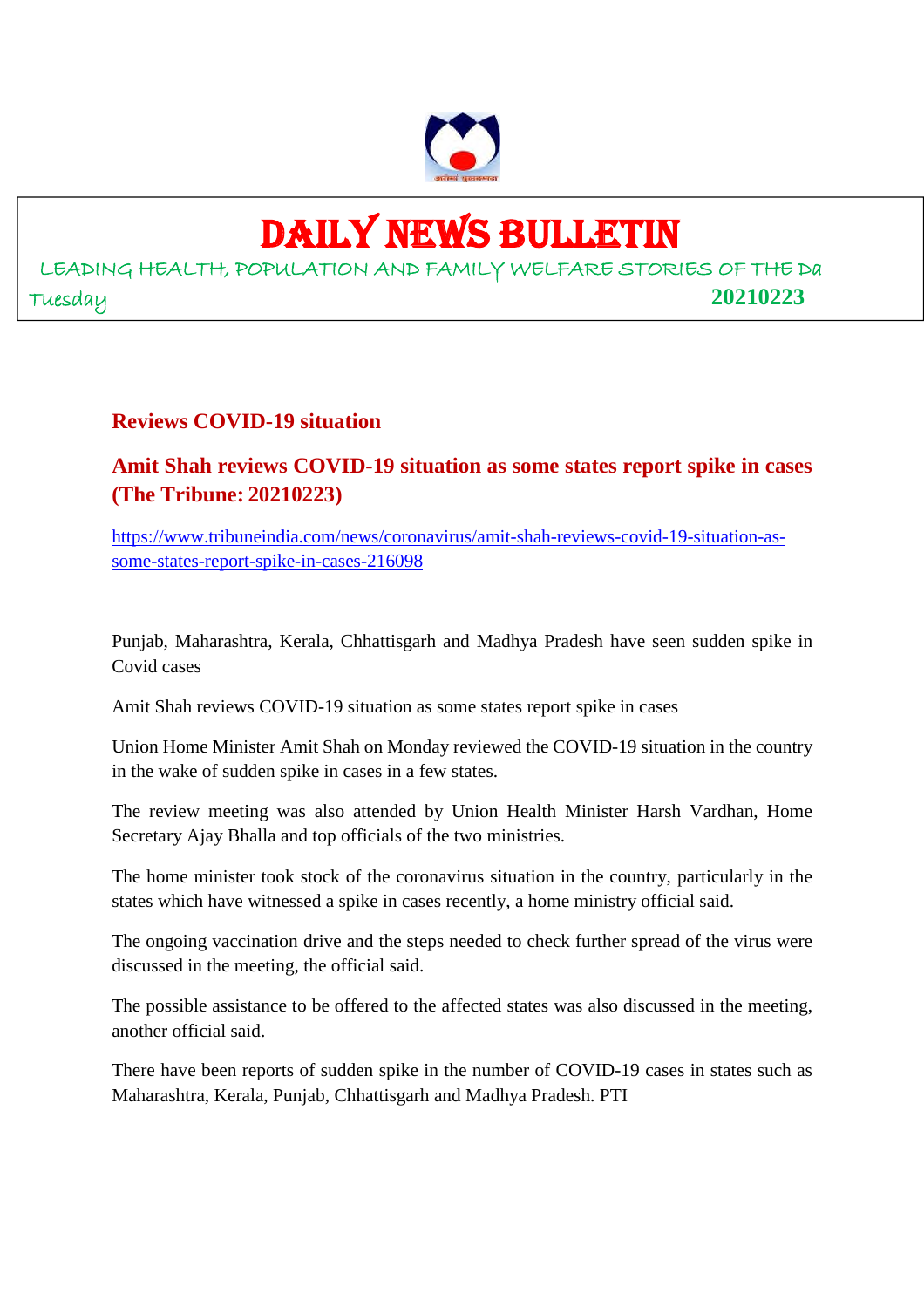### **Vaccination**

# **Vaccination of 50-plus people from March, Centre writes to states (The Tribune: 20210223)**

https://www.tribuneindia.com/news/coronavirus/vaccination-of-50-plus-people-from-marchcentre-writes-to-states-216041

'Gear all govt facilities to offer COVID vaccines from March 1'

Vaccination of 50-plus people from March, Centre writes to states

A medic administers second dose of Covishield vaccine during a COVID-19 inoculation drive, in Prayagraj. PTI photo.

Union health Secretary Rajesh Bhushan on Sunday wrote to all states asking them to significantly enhance the pace of COVID-19 vaccinations as several health and frontline workers were yet to be covered.

"The pace of vaccination needs to be accelerated exponentially to cover all identified beneficiaries in a minimum possible time," he said.

Surge in Covid cases: New strains, vax hesitancy, precaution fatigue add to challenge

The secretary also said that the operational strategy for initiating the vaccination of the next priority group--the elderly population and people with comorbidities--to be taken up in March is being finalised.

The group consists of people above the age 50 with a sub-categorisation of people above the age of 60.

COVID-19 continues to haunt Patiala govt schools; 8 more teachers test positive

16 SBI staff members test +ve in Patiala

The centre, in the letter to states, said all public health facilities from government district hospitals down to community and sub-centres should be prepared to offer COVID vaccines from March 1.

The number of days for vaccinations must also be increased to a minimum of four days at the earliest to speed up the process of vaccination and prepare the system to inoculate elders, Bhushan told states.

The Centre also said the pricing of the vaccines for the next target group was being worked out and much of the issue of pricing would depend on the ability of states to absorb costs.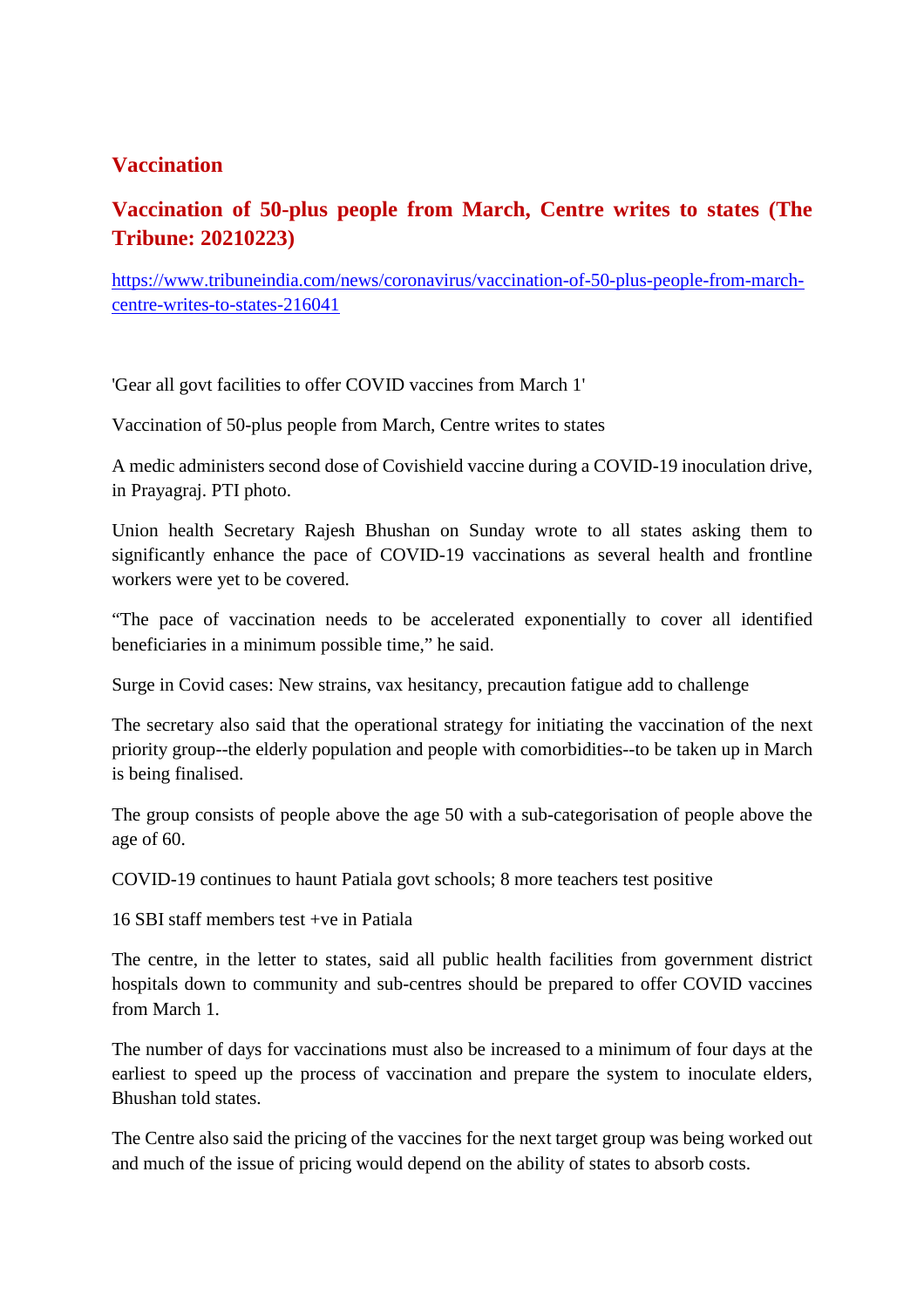Opinion: Despite dip in Covid death rate, no room for laxity

The vaccines may be on charge for the 50 plus group even if nominally priced.

The PM had earlier said the Centre would bear the cost of jabs for the first three crore priority groups — one crore health workers and two crore frontline workers.

The 50-plus people consist of 27 crore individuals. The Centre has told states that the Co-WIN application has been updated to enable self-registration by the elderly and the process would commence soon.

Meanwhile, India has covered only around 60 per cent of the eligible health and frontline workers in the COVID inoculation drive with the centre repeatedly nudging states to buck up.

Punjab, Chandigarh and Ladakh are among the states with less than 40 per cent coverage of the three crore priority group.

## **COVID-19: National positivity**

### **COVID-19: National positivity rate at 5.20 per cent (The Tribune: 20210223)**

https://www.tribuneindia.com/news/coronavirus/covid-19-national-positivity-rate-at-5-20 per-cent-216074

COVID-19: National positivity rate at 5.20 per cent

Policemen undergo RT-PCR & Rapid Antigen test for COVID-19 at NMMC Hospital at Vashi in Mumbai. PTI

India has registered a record in the number of COVID-19 cumulative tests, with over 21.15 crore samples tested, the Union Health Ministry said on Monday.

The country's national positivity rate is pegged at 5.20 per cent.

Progressive countrywide expansion in testing infrastructure has played a crucial role in the steep rise of testing numbers, the ministry underlined.

With 2,393 testing labs in the country including 1,220 government laboratories and 1,173 private laboratories, the daily testing capacity has got a substantial boost.

"India's cumulative national positivity rate is presently pegged at 5.20 per cent," the ministry said.

A total of 6,20,216 tests were conducted in a span of 24 hours.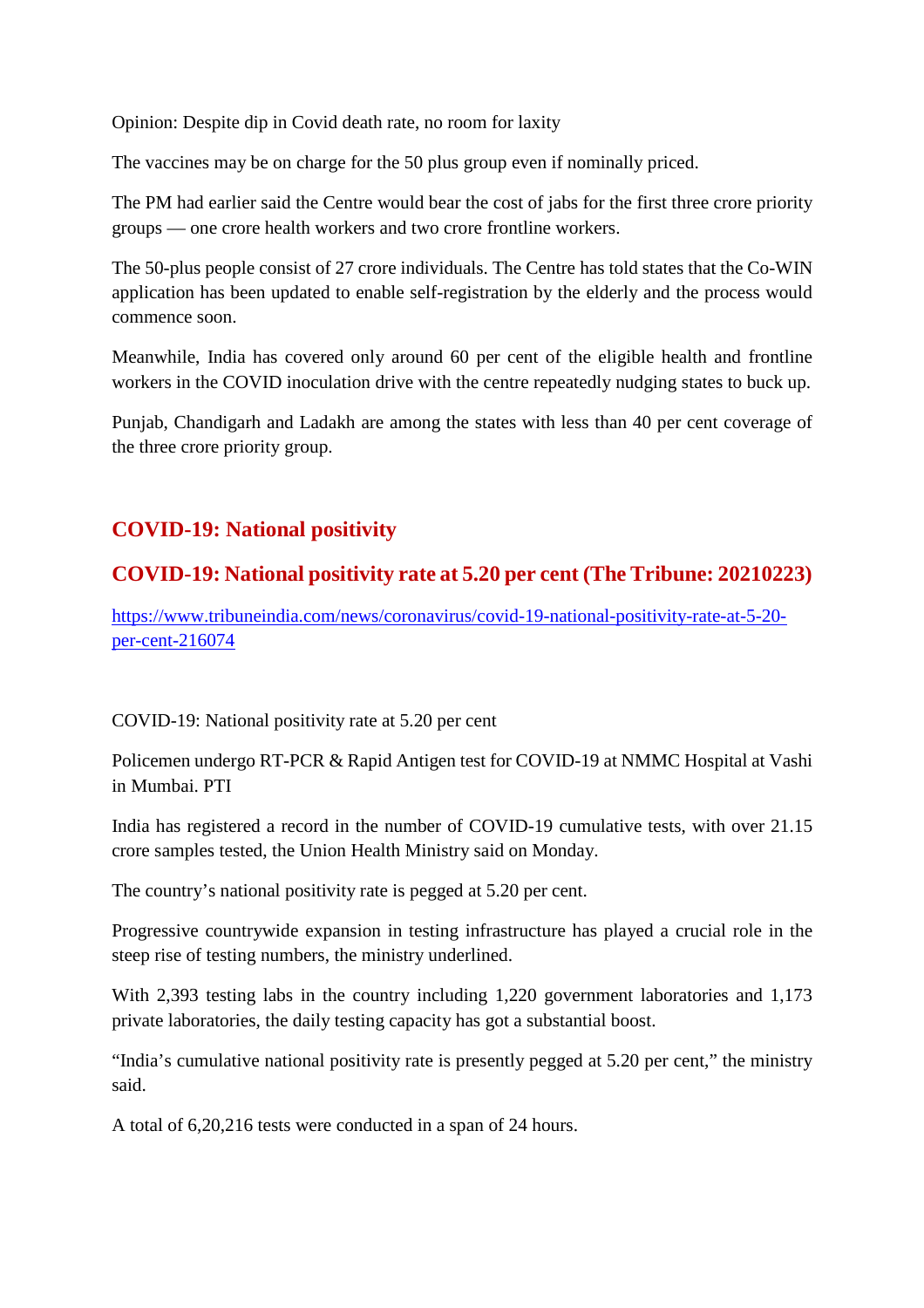"The number of beneficiaries being tested per million every day has shown a consistent and progressive increase. India's tests per million stand at 1,53,298.4 as on date," the ministry highlighted.

Till February 22, the COVID-19 vaccination coverage was 1,11,16,854 through 2,32,317 sessions, as per the provisional report. These include 63,97,849 health care workers (HCWs 1st dose), 9,67,852 HCWs (2nd dose) and 37,51,153 frontline workers (FLW 1st dose).

The 2nd dose of COVID-19 vaccination started on February 13 for those beneficiaries who have completed 28 days after receipt of the 1st dose. Vaccination of the FLWs started on February 2.

As on day-37 of the vaccination drive (21st February), 31,681 vaccine doses were given. Out of which, 24,471 beneficiaries were vaccinated across 1,429 sessions for 1st dose (HCWs and FLWs) and 7,210 HCWs received 2nd dose of vaccine.

Out of total 1,11,16,854 vaccine doses, 1,01,49,002 (HCWs and FLWs) received 1st dose of vaccine and total 9,67,852 HCWs received 2nd dose of vaccine, the ministry said.

It said 60.17 per cent of the total vaccine doses are concentrated in seven states. Karnataka alone accounts for 11.8 per cent (1,14,043 doses).

India's cumulative recoveries surged to 1.06 crore (1,06,99,410) and exceed the active cases by 1,05,49,355 (71.3 times), the ministry underscored.

A total of 9,695 patients have recovered and got discharged in a span of 24 hours.

The ministry said 80.86 per cent of the new recovered cases are observed to be concentrated in five states.

#### **New Cases**

## **14,199 new Covid cases, 83 more deaths reported (The Tribune: 20210223)**

https://www.tribuneindia.com/news/coronavirus/14-199-new-covid-cases-83-more-deathsreported-216025

Active Covid-19 cases stand at 1,50,055, while 1,06,99,410 people have recovered from the disease

14,199 new Covid cases, 83 more deaths reported

Photo for representation purposes. Tribune file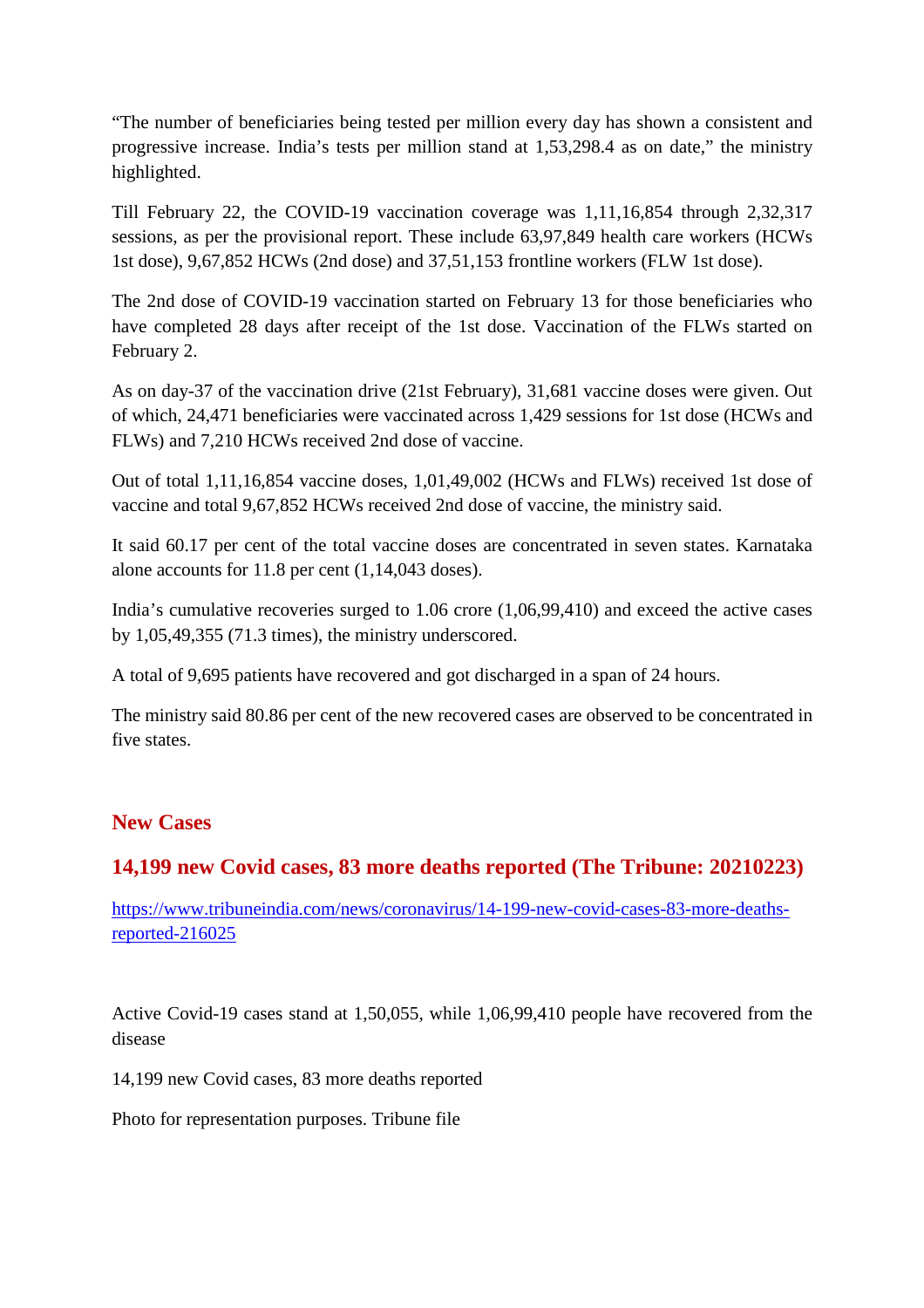India's total tally of Covid cases surpassed 1.1 crore with 14,199 new infections being reported in a day, while active cases registered an increase for the fifth consecutive day, according to the Union Health Ministry data updated on Monday.

The total coronavirus cases have increased to 1,10,05,850, while the death toll increased to 1,56,385 with 83 daily new fatalities, the data updated at 8 am showed.

The number of people who have recuperated from the disease surged to 1,06,99,410, which translates to a national Covid recovery rate of 97.22 per cent and the case fatality rate stands at 1.42 per cent.

Active coronavirus infections in the country increased to 1,50,055 which comprises 1.36 per cent of the total caseload, the data stated.

According to the ICMR, 21,15,51,746 samples have been tested up to February 21 with 6,20,216 samples being tested on Sunday.

The 83 new fatalities include 35 from Maharashtra, 15 from Kerala, six from Punjab, five from Chhattisgarh and four from Madhya Pradesh.

A total of 1,56,385 deaths have been reported so far in the country, including 51,788 from Maharashtra, followed by 12,460 from Tamil Nadu, 12,294 from Karnataka, 10,900 from Delhi, 10,249 from West Bengal, 8,715 from Uttar Pradesh and 7,167 from Andhra Pradesh. PTI

#### **Covid-19 infections**

**Fears of a second wave of Covid-19 infections and a likely surge in inflation from higher crude prices dragged Indian stocks by the most in two months on Monday, in tandem with falling equities and rising bond yields worldwide.(Hindustan Times: 20210223)**

https://epaper.hindustantimes.com/

The BSE Sensex fell 1,145.44 points or 2.25% to close at 49,744.32, while the broader Nifty index lost 306.05 points or 2.04% to close at 14,675.70. Indian indices are now 5% below their record highs set after the Union budget on 1 February. The India Volatility Index, or VIX, rose 14.5% on Monday to touch 25.47, reflecting investor anxiety about further corrections.

On Sunday alone, India recorded 14,199 new cases of covid-19, continuing a recent trend of rising infections after several months of decline. The active caseload stood at 150,055 on Monday, with a cumulative national positivity rate of 5.2%. India has now reported over 11 million infections and 156,500 deaths.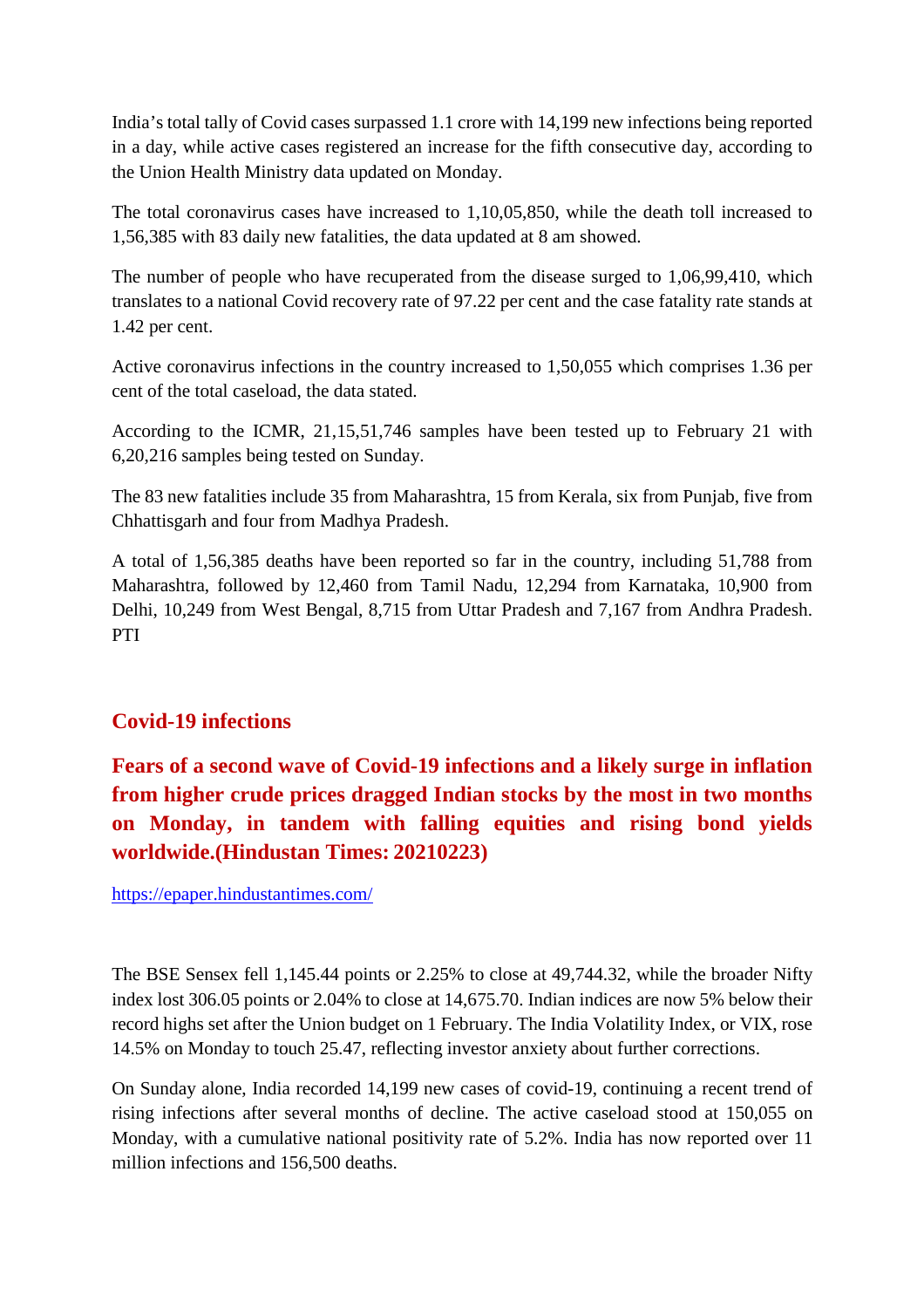"Rising economic restrictions from the spike in virus cases and weak global cues hit domestic market sentiment. The rate of market fall was aggravated by a sharp rise in volatility, being a monthly futures and options (F&O) expiry week. Foreign institutional investors (FIIs) inflows, which were leading the rally, slowed due to global vulnerabilities from rising bond yield and inflation," said Vinod Nair, head of research, Geojit Financial Services.

Terming the situation serious, Maharashtra has reimposed some curbs and warned of a lockdown if cases continue to rise. After three months of decline, cases are rising again in the state, which shoulders India's heaviest Covid-19 burden.

According to Sonal Varma and Aurodeep Nandi, economists at broking firm Nomura, the resurgence through more virulent strains, especially in Maharashtra, represents a near-term risk to growth normalization. "However, the covid-19 resurgence remains relatively localized and second waves in other countries have proven less economically disruptive. Notwithstanding the near-term downside risks, we maintain our medium-term optimism underpinned by fiscal activism, easy financial conditions, base effects and faster global growth," they said in a report on 22 February.

Brent crude traded above \$63 a barrel on Monday and is up around 22% this year.

The Indian rupee closed at a one-year high of 72.50 against the dollar, up 0.21% from its previous close of 72.65, while the yield on the benchmark 10-year government bonds rose to 6.2%. "We believe one reason for the recent surge in yield might be short-selling," said Soumya Kanti Ghosh, group chief economic adviser, State Bank of India.

Ghosh said that while the increase in bond spreads reflects the nervousness of market players, the central bank will have to resort to unconventional tools to control the surge in yields.

Several countries are seeing a resurgence in cases, with the US seeing the third wave of covid-19 and Europe a second wave.

# **Vaccination Drive (The Asian Age: 20210223)**

http://onlineepaper.asianage.com/articledetailpage.aspx?id=15426608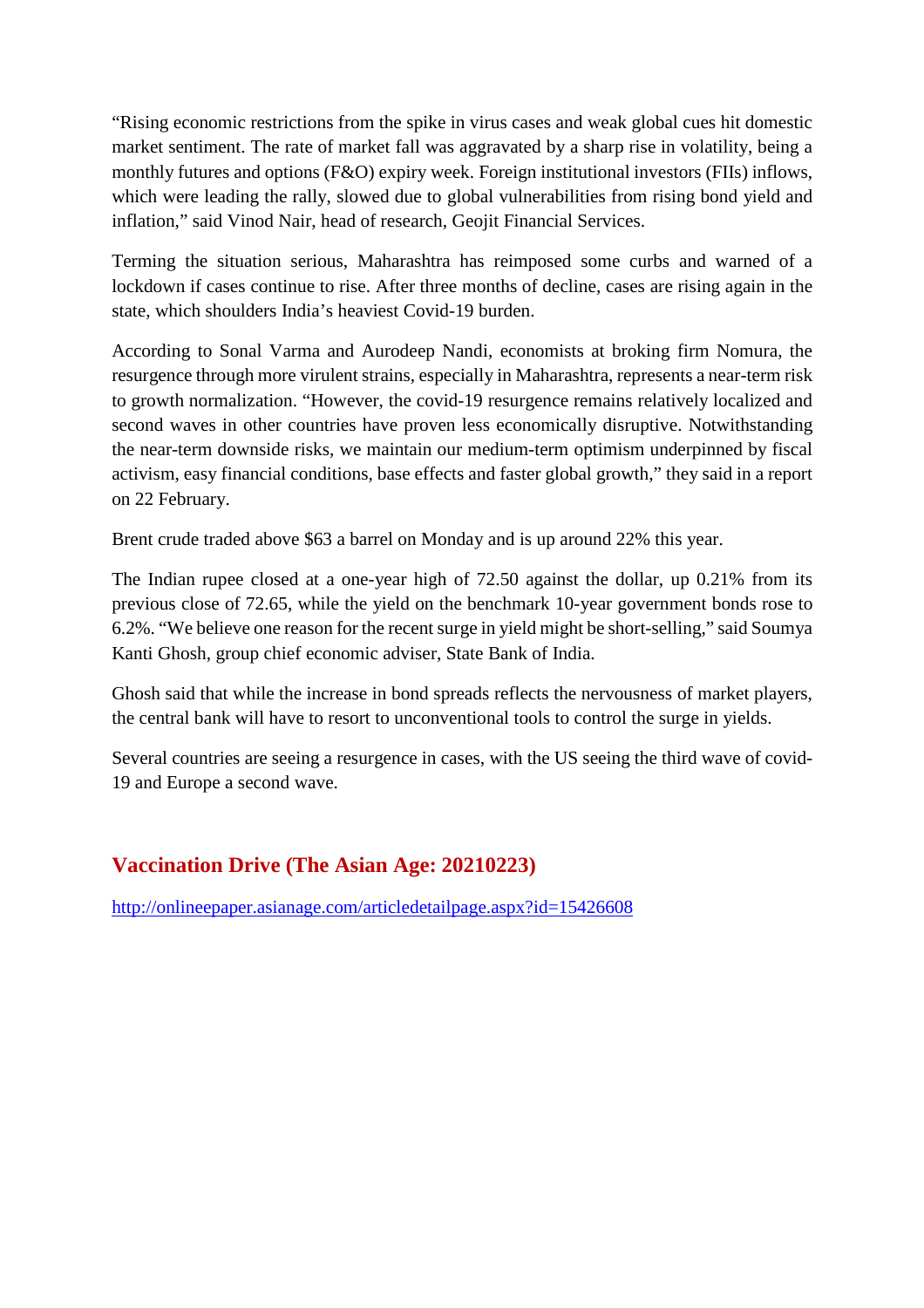

Policewomen perform at India Gate in New Delhi on Monday.

 $-PTI$ 

# Don't lower guard against Covid, speed up vaccination drive: L-G

New Delhi, Feb. 22: There should be no lowering of guard against Covid-19 and aggressive campaigning is needed to overcome the hesitation among people in getting vaccinated, Delhi lieutenant-governor Anil Baijal said on Monday.

The Lt governor chaired a meeting of the Delhi Management Disaster Authority(DDMA) during the day.

Chief minister Arvind Kejriwal, deputy chief minister Manish Sisodia and other ministers of<br>the Delhi government were in attendance.

Mr Baijal also advised enforcement of Covidcompliant behaviour and asked for surveillance of super spreader events.

He also directed that the ongoing vaccination drive



#### Anil Baijal

be sped up, officials said. Official sources said the lieutenant governor was told at the DDMA meeting that the newly-identified Indian mutants are reportedly "highly contagious" and that experts viewed it as a "major cause of concern'

"To deal with the new variants, the (Delhi) government will undertake cluster-based genome

sequencing testing in Delhi. Testing, tracing<br>and isolating will be intensified in the coming days," the sources said.

Mutant variants linked to the United Kingdom, South Africa and Brazil have been detected in India so far.

The national capital, which has witnessed three waves of the coronavirus, has not reported surge in cases over the last few weeks.

In the DDMA meeting on Monday, sources said that officials were directed to take steps to prevent a rise in Covid-19 cases in the city, including arrangements for people arriving from Maharashtra and other states that have witnessing the surge, sources said.  $= PT$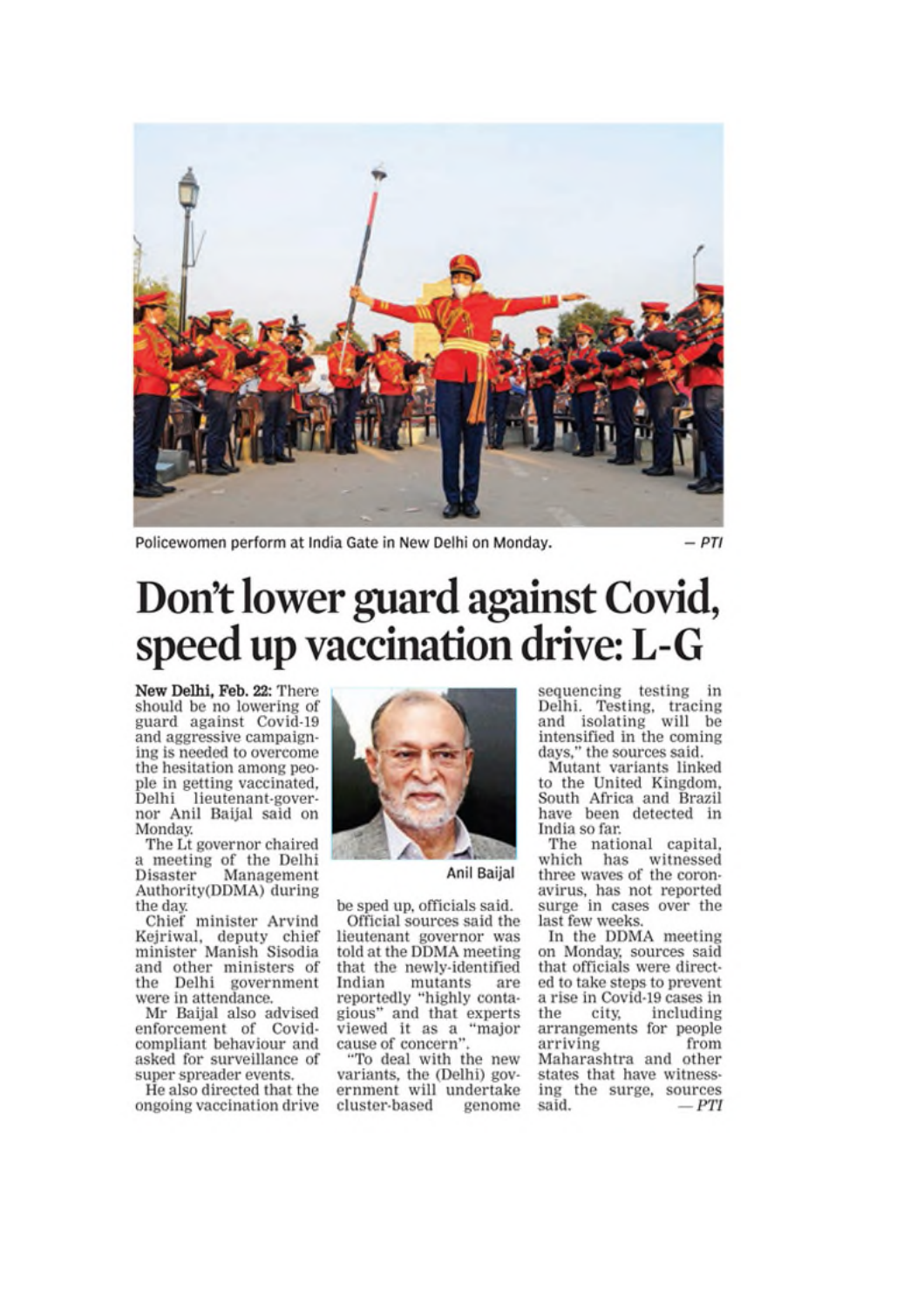#### **Amid a pandemic**

# **Amid a pandemic, consistent hiking of prices of petrol and diesel is only adding to people's woes (Indian Express: 20210223)**

https://indianexpress.com/article/opinion/columns/nirmala-sitharaman-fuel-price-rise-dieselpetrol-rates-india-natural-gas-gst-7200025/

Instead of passing on the benefit of low crude price to consumers, fuel is being brutally taxed by the present regime. Today, India has one of the highest rates of taxes on both petrol and diesel.

The prime minister has hinted that the petroleum sector may be brought under GST.

The retail prices of automobile fuels have been skyrocketing and have reached record highs ever since the NDA came to power in 2014. Due to mismanagement by the NDA, petrol is now sold at Rs 100 per litre while international crude prices are just above \$60. In comparison, during 2012-2013, petrol was sold at Rs 66.06 and diesel at Rs 48.63 per litre as against a crude oil price of \$108. Prime Minister Narendra Modi terms it as a failure on part of the UPA. This is a travesty of the truth.

In 2018, the petrol price in India was the highest in South Asia despite crude oil prices being at \$56.43. Even while having the advantage of low crude oil prices of \$46.17 per barrel in 2016 and \$47.56 in 2017, petrol prices were as high as Rs 60 and Rs 62 per litre respectively. Despite crude oil price peaking at \$105.82 in 2014, the administered pricing mechanism introduced by UPA II ensured low petrol and diesel prices in the country, while the NDA government has utilised low oil prices to achieve fiscal targets instead of shielding the consumers from volatile international oil prices through a price stabilisation fund.

Following the report of the Expert Group on Viable and Sustainable System of Pricing of Petroleum Products, petrol price was freed and linked to the import price of crude oil and was market-determined. Domestic prices of petrol and diesel are revised by oil marketing companies based on the changes in international prices. But instead of passing on the benefit of low crude price to consumers, fuel is being brutally taxed by the present regime. Today, India has one of the highest rates of taxes on both petrol and diesel. The central government and several state governments have significantly increased the duties on petrol and diesel as a way to boost revenues. The excise duty levied by the Centre is the biggest component of the price of petrol.

During UPA 2, it was the government that was subsidising fuel prices. Now, it's the retail customers paying for the government. LPG cylinder prices have gone up sharply — the biggest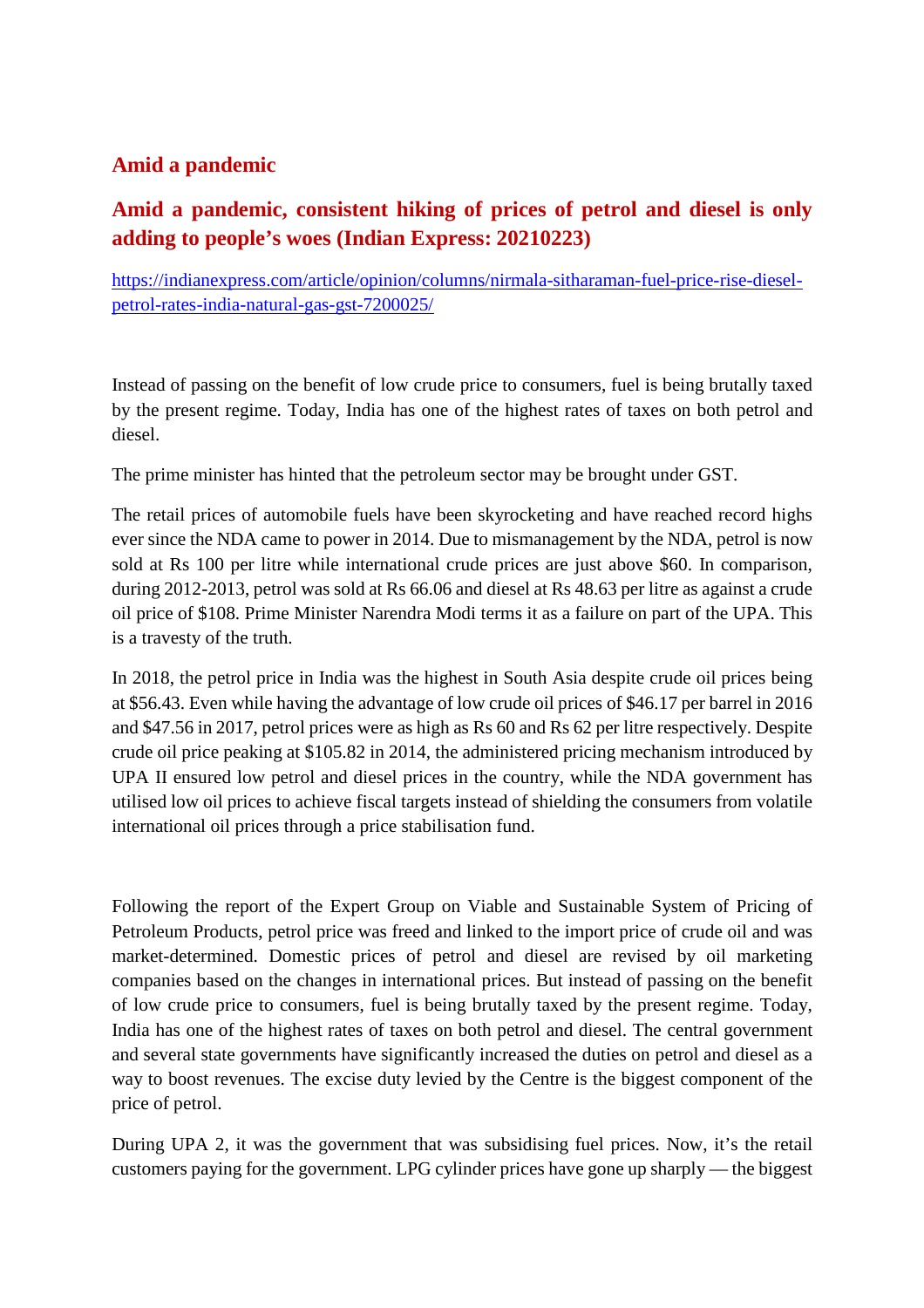hike in six years. State-run oil marketing companies in February 2020 had sharply hiked the prices on non-subsidised LPG cylinders.

The launch of the Direct Benefit Transfers for LPG (DBTL) Scheme in 2013 began a new era of providing subsidy directly to consumers. Increasing the number of subsidised LPG cylinders for domestic consumers, completing the Dabhol-Bengaluru natural gas pipeline project, laying the foundation stone of 9 MMTPA Rajasthan Refinery project, making substantial progress on projects under implementation, introducing transparency and consumer-friendly measures like LPG connection portability, commencing the sale of 5 kg LPG cylinders from retail outlets, are some of the important decisions and achievements of UPA-I and UPA-II. But during the NDA regime, the exploration of oil by both the public and private sector has come to a grinding halt. The import of oil has galloped.

To absorb the shock of high global crude oil prices, UPA II spent Rs 5.73 lakh crore on oil subsidies (including kerosene and LPG), while the NDA in its first term until 2019 earned Rs 11 lakh crore through various taxes and duties on oil and spending a meagre Rs 1.80 lakh crore on oil subsidies (2019 budget estimates).

In the area of exploration and production (E&P), UPA-I and UPA-II cleared 31 exploration blocks from defence and other angles to pave the way for exploration work in those blocks. The government also cleared 95 pending resolutions of management committees of exploration blocks to expedite E&P activities. Similarly, further exploration was allowed in the mining lease areas of exploration blocks where discoveries had been made.

UPA-II also made attempts to evolve a policy to increase indigenous production of oil and gas in the country to bring down imports to zero by 2030. UPA-I and UPA-II also took effective steps to double the refining capacity of the Paradip Refinery and the MRPL in Mangalore and Cochin as well as other refineries in the country. The Barmer Refinery in Rajasthan was also sanctioned to take advantage of crude availability in the region. The UPA-I and UPA-II regimes also constructed three caverns with huge Strategic Storage Reserves (SPR) at Visakhapatnam, Mangalore and Padur in Udupi. These capacities (5.33 million tonnes) have not been optimally utilised.

A new unwritten MP Police manual has emerged, where police are not supposed to resist lawbreakers

For democratic theory, elections are necessary, but not sufficient

China has been the factory for the global economy, Taiwan is the world's foundry for semiconductors

It was the UPA-II government that started a push towards natural gas by building a network of pipelines of about 17,500 km and laid down a road map to expand this to around 31,757 km with a total design capacity of 721 million standard cubic meters per day (MMSCMD) by 2017, reaching 815 MMSCMD by 2029-30. India could see the share of natural gas in its energy basket rise to 30 per cent if we invest in gas exploration, incentivise companies through viable gas pricing and develop gas infrastructure and supply.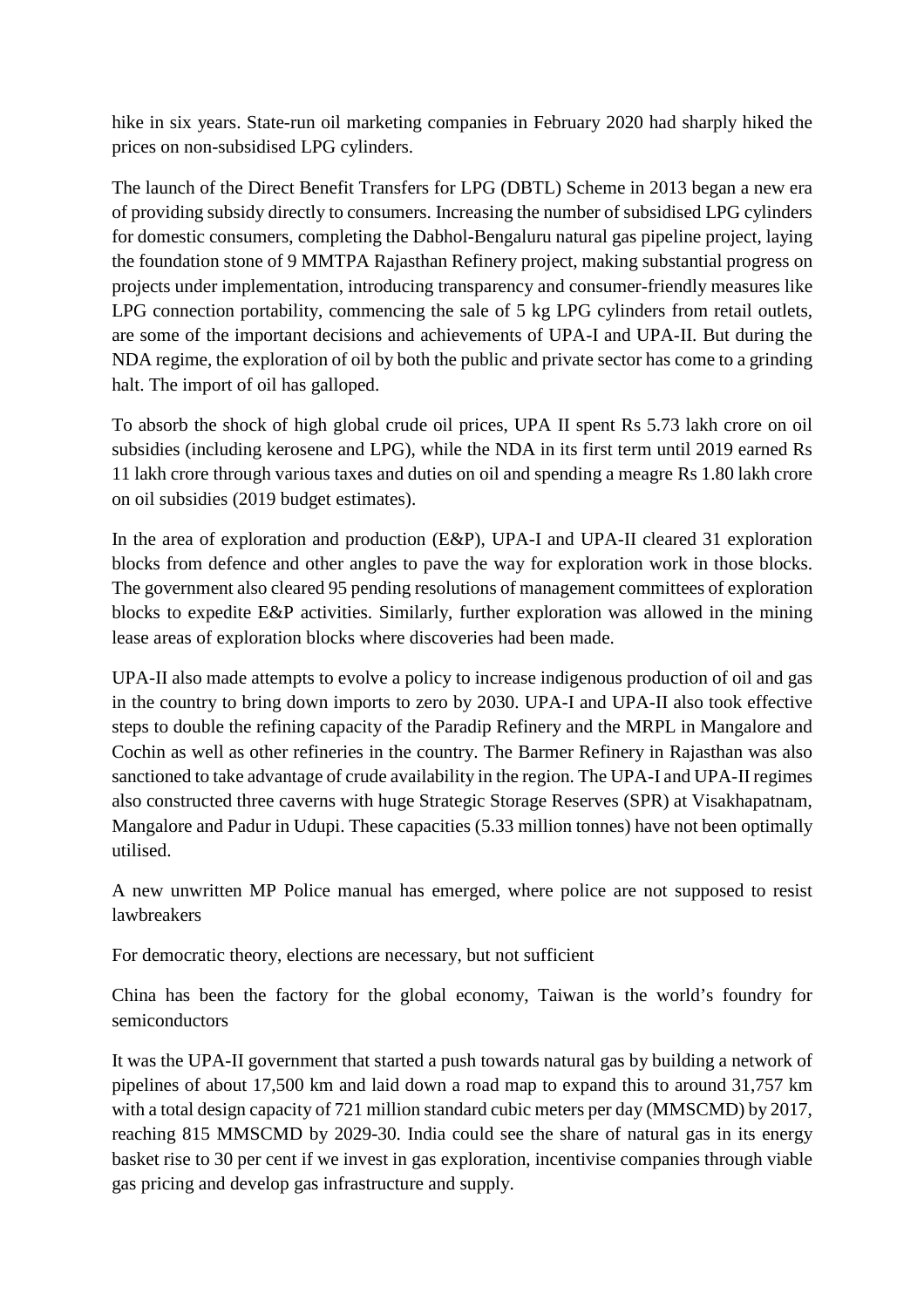In January, Goldman Sachs estimated Brent crude oil price will reach \$65 by the middle of 2021, as demand gets a boost from the roll-out of COVID-19 vaccines, and a limited increase in supply from the OPEC countries. With global crude prices shooting up, there is a high chance that fuel prices will increase across the world.

The prime minister has hinted that the petroleum sector may be brought under GST. But a halfbaked GST has already disrupted the economy. Unless GST is reformed, including petrol is likely to create havoc in all sectors. Even as the war against COVID-19 is not yet over, the consistent hiking of the prices of petrol and diesel by the Modi government is only adding to the woes of the people.

This article first appeared in the print edition on February 23, 2021 under the title 'The crude fact'. The writer is former Union Minister for Petroleum and Natural Gas

## **Covid vaccine**

## **All players must guard against messaging that erodes covid vaccine trust (Indian Express: 20210223)**

https://indianexpress.com/article/opinion/columns/covid-19-vaccination-drive-covaxinbharat-biotech-7198564/

We rest now at a pivotal point in our efforts against COVID-19, a time in which public vaccine trust and confidence can yet be re-won by transparency, integrity, and accessible public health communication.

Beneficiaries receive the second dose of Covishield Vaccine on Monday at Kamala Nehru Hospital. (Express photo by Ashish Kale)

On January 16, 2021, India began Phase-I of what may be the world's largest vaccination drive, aiming to vaccinate nearly 300 million frontline workers against COVID-19. This rollout featured India's indigenously developed Covaxin (Bharat Biotech/Indian Council of Medical Research) and indigenously produced Covishield (Serum Institute of India/Oxford-AstraZeneca), marking the beginning of the potential end to the pandemic's 11-month siege.

Over the last year, the pandemic has served as a litmus test for functional public health policy and preparedness at global and national levels. While high-income countries focused initial efforts on expanding critical care services, low-and middle-income countries such as India turned their attention toward widespread COVID-19 surveillance and risk communication campaigns. With decades of training in responding to regional epidemics, India's public health arsenal includes the use of communication strategies aimed at widespread social and behavioural change. For instance, a key component of the 2018 Poshan Abhiyaan is Jan Andolan (mass mobilisation). Now being adapted into COVID-19 communication, this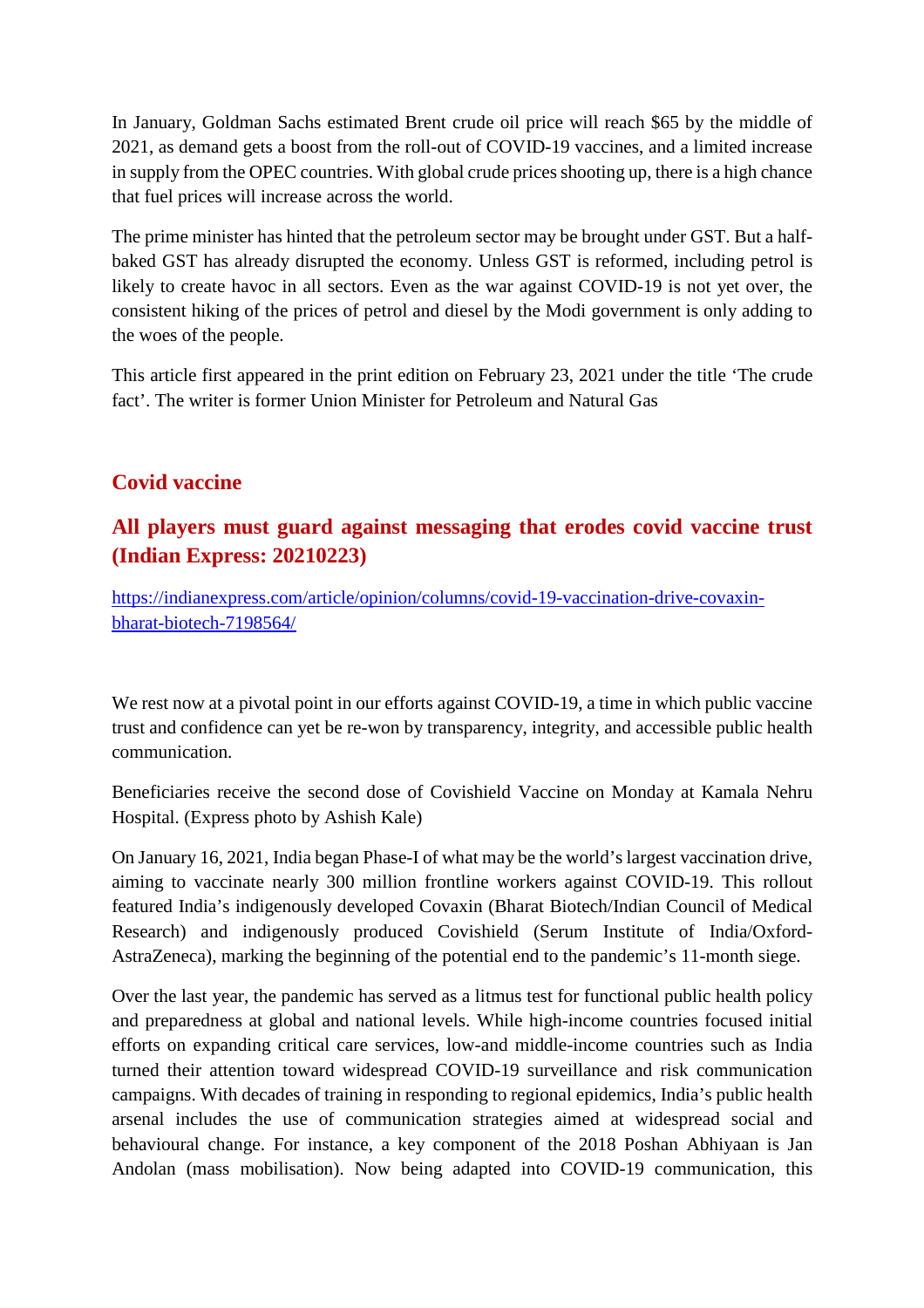consists of community dissemination of messages through existing platforms and unified transmedia narratives engaging all stakeholders. Over 2 million Accredited Social Health Activists (ASHAs) and anganwadi workers expanded their roles in maternal and child health to educate communities on COVID-19.

Between March and April, a total of 36 videos were telecast in Hindi and English on India's national television channel, Doordarshan, even as more regional content continued to be developed. The first campaigns emphasised symptoms and travel warnings; subsequent messaging highlighted face-coverings and distancing, followed by tips for social and mental well-being, and, finally, vaccines. Journalists across the country played a crucial role in translating evolving scientific findings and guidelines. The widespread use of social media in cities, towns, and villages also meant real-time transmission of both COVID-19 information and misinformation.

A national COVID-19 vaccine communication strategy additionally identified approaches to transparently disseminate information, address vaccine hesitancy, and communicate the basis of a staggered vaccine rollout. India's experience with mass-vaccination campaigns is marked by the successful implementation of the Universal Immunisation Programme that uses evolving mass-communication and social media strategies to build vaccine trust. This is reflected in a November 2020 survey showing that 87 per cent of Indians were willing to receive a COVID-19 vaccine. However, we should not take this hard-won trust for granted. On January 3, in a move that took by surprise vaccine experts and the public alike, the Central Drugs Standard Control Organisation (CDSCO) announced the approval of Covaxin, Bharat Biotech's attenuated coronavirus vaccine candidate, for "restricted use in emergency situations in public interest". Across the scientific community, experts raised doubts and concerns over the absence of Phase-III clinical trial data demonstrating vaccine efficacy, and the lack of publicly available Phase-II data on the vaccine's demonstrated immune response in trial participants. More confusing was the language of the approval that referred to a "clinical trial mode" ostensibly requiring volunteers and a placebo arm; the current rollout does not meet either requirement and, instead, vaccinates individuals at centres marked for Covaxin, with follow-ups for adverse reactions.

A new unwritten MP Police manual has emerged, where police are not supposed to resist lawbreakers

For democratic theory, elections are necessary, but not sufficient

China has been the factory for the global economy, Taiwan is the world's foundry for semiconductors

To further muddy the waters, the CEO of Serum Institute of India and chairman of Bharat Biotech engaged in a heated back-and-forth exchange casting doubts on the safety, efficacy, and integrity of the clinical trial data for either vaccine, before finally issuing a joint statement demonstrating their shared commitment to supplying safe and effective vaccines. Despite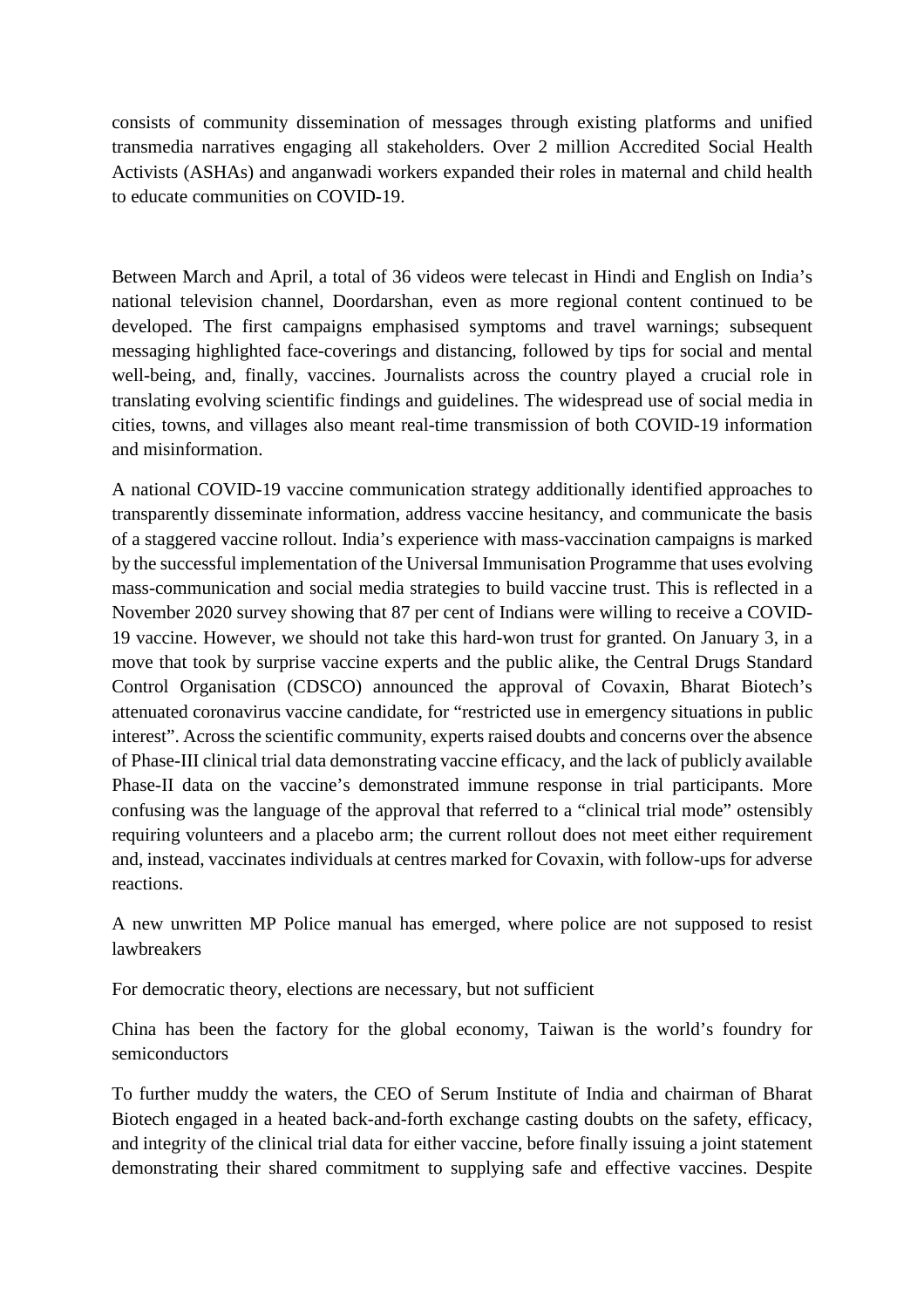months of largely unified COVID-19 messaging, this uncoordinated and chaotic introduction of India's vaccine candidates may have put at risk, at the least, initial trust and public vaccine uptake.

This potential for erosion of vaccine confidence is further compounded by the ongoing COVID-19 infodemic. In India, myths surrounding the COVID-19 vaccine have resurfaced and mutated from those that accompanied prior vaccine rollouts, frequently capitalising on religious sentiment (for example, the alleged use of pig-gelatin in vaccines), science illiteracy (allegations that vaccines alter DNA), and mistrust of authorities (allegations that vaccines contain trackers).

Mistrust in vaccines and vaccine hesitancy has arisen in India in the past. The 2008 human papillomavirus vaccine trials were mired in controversy from a lack of transparency. Misinformation about the polio vaccine led some communities to believe that vaccinations cause sterility. Despite these roadblocks, childhood vaccination rates in India have continued to rise, owing in large part to the consistent communication of vaccine benefits and fearreducing information. India's successful eradication of polio in 2014 is still recent in our collective memory, and the nation has historically trusted vaccines that have demonstrably protected its children.

We rest now at a pivotal point in our efforts against COVID-19, a time in which public vaccine trust and confidence can yet be re-won by transparency, integrity, and accessible public health communication. Governments, experts, and media must prioritise real-time translation of scientific jargon into their most relevant and easily understood forms. They must reiterate at every step the facts we know, the facts we do not, and in every instance, how individuals and institutions can best protect themselves. The rise of fact-checking services is promising and replicable, and health literacy in journalism can be complemented by media communication training among scientists and academic experts. As India deploys what is hopefully a final means toward the end of the COVID-19 pandemic, we must continue to be both mindful and consistent with our messaging on vaccines and COVID-19 precautions, and not slide backwards on this last leg.

Pinnamaneni is a research fellow at the Harvard T H Chan School of Public Health. Seshasayee is a research analyst at MaineHealth, and has experience practising as a dentist in India

#### **COVID-19 reinfection**

# **Coronavirus | Evidence of COVID-19 reinfection without mutations in spike protein (The Hindu: 20210223)**

https://www.thehindu.com/sci-tech/health/evidence-of-covid-reinfection-without-mutationsin-spike-protein/article33863346.ece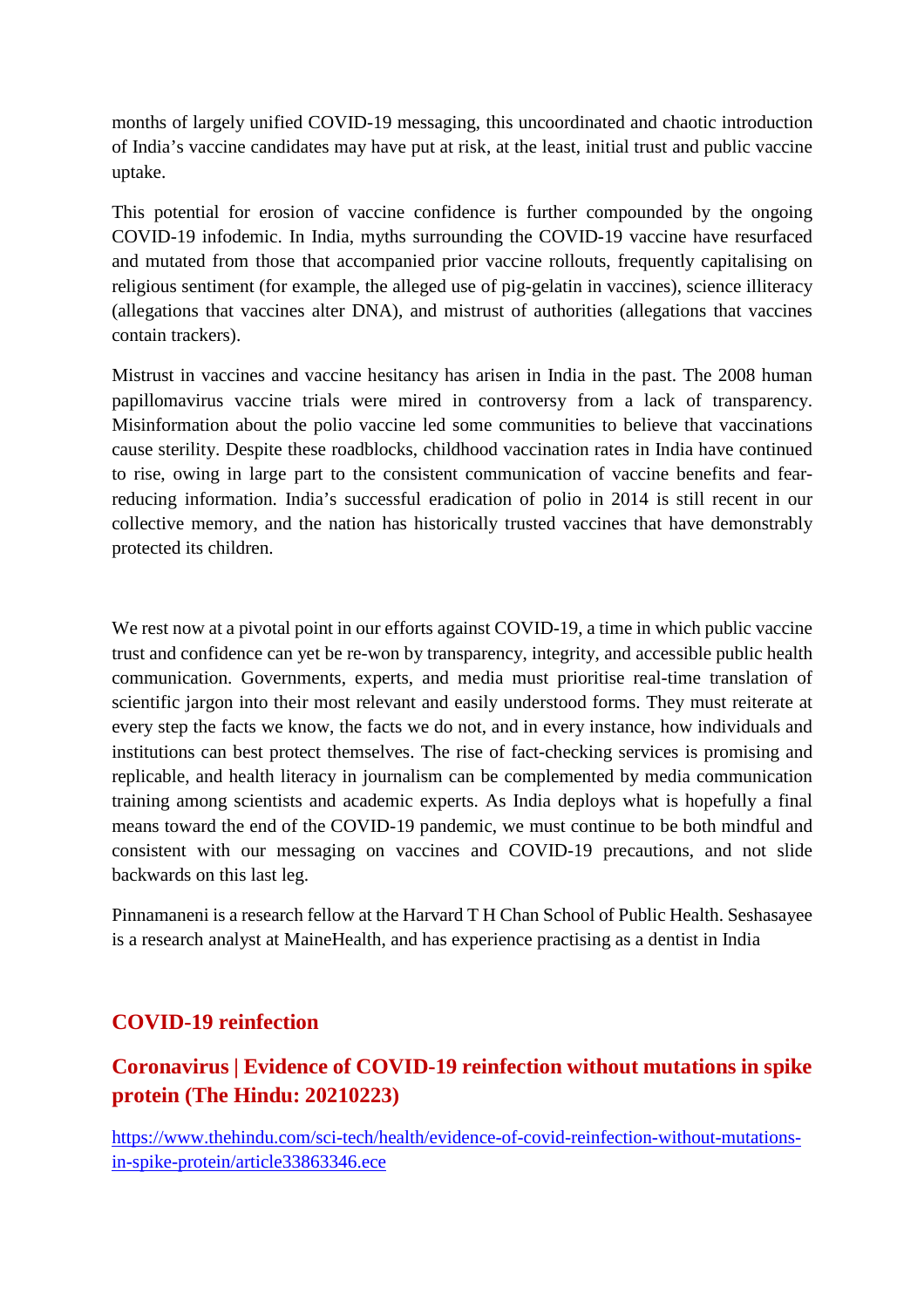There have been cases of reinfection of SARS-CoV-2 across the globe and including a particular case where it had occurred despite the presence of neutralising antibodies. The study then showed the presence of a mutation in the structural spike protein of the coronavirus as it has happened in most cases of reinfection.

However, there is also evidence of SARS-CoV-2 or COVID-19 refinfection without any mutations to the spike protein, a joint study by scientists of CSIR-Centre for Cellular & Molecular Biology (CCMB) and doctors at the Apollo Hospitals here indicated on Wednesday.

The study reported two cases – one clear case and another possible case of COVID reinfection detected during routine surveillance. No difference in the spike protein of the virus was noticed in these cases when the samples were sequenced to establish the genetic diversity of the virus.

First case was a 61-year-old male healthcare worker, who had tested positive for COVID-19 on Aug 31 last year following contract tracing. After an episode of asymptomatic infection and home quarantine, he tested negative subsequently. Although he had no travel history in between, complained of weakness in second week of November and developed a cough two days later.

He again tested positive for the virus on Nov.14. There were no other symptoms during this period and it was a mild disease overall. Genetic sequencing had revealed the presence of 10 unique variations between the viral genomes of both cases. However, no variation was observed in the 'spike protein' which binds to the host cells to spread the virus.

Second case is that of a 38-year-old male admitted to the hospital with symptoms of headache, fever and tested positive on Nov.4. The patient was symptom-free after a day, but on Nov.22, fever surfaced again. Sample collected on that day tested positive for COVID-19. Other than five days of fever following the test, there were no symptoms during the second episode.

Genetic analysis revealed the presence of three unique variations between both the episodes, and a large number of shared variants including that of the spike protein. If the first case had 10 unique variations between the viral strains; the second remains a bit unclear with three unique variations in 18 days, higher than expected, possibly due to prolonged viral shedding and accelerated viral evolution due to immuno-compromised state, it explained.

"Our study provides rare evidence but distinct possibility of reinfection without changes in the spike protein, and highlights the need for further research to understand COVID-19 reinfections ," said scientists including Onkar Kulkarni, Suneetha Narreddy, Lamuk Zaveri, Irawathy Goud Kalal, KarthikBharadwaj Tallapaka and Divya Tej Sowpati.

CCMB Director Rakesh Mishra said there were a lot many unknowns about COVID-19 and deep research including continued genome sequencing is necessary to understand why this virus is behaving differently. "Reinfection in particular needs to monitored and studied extensively as it will have implications in vaccine effect, herd immunity and multiple waves of infection," he added.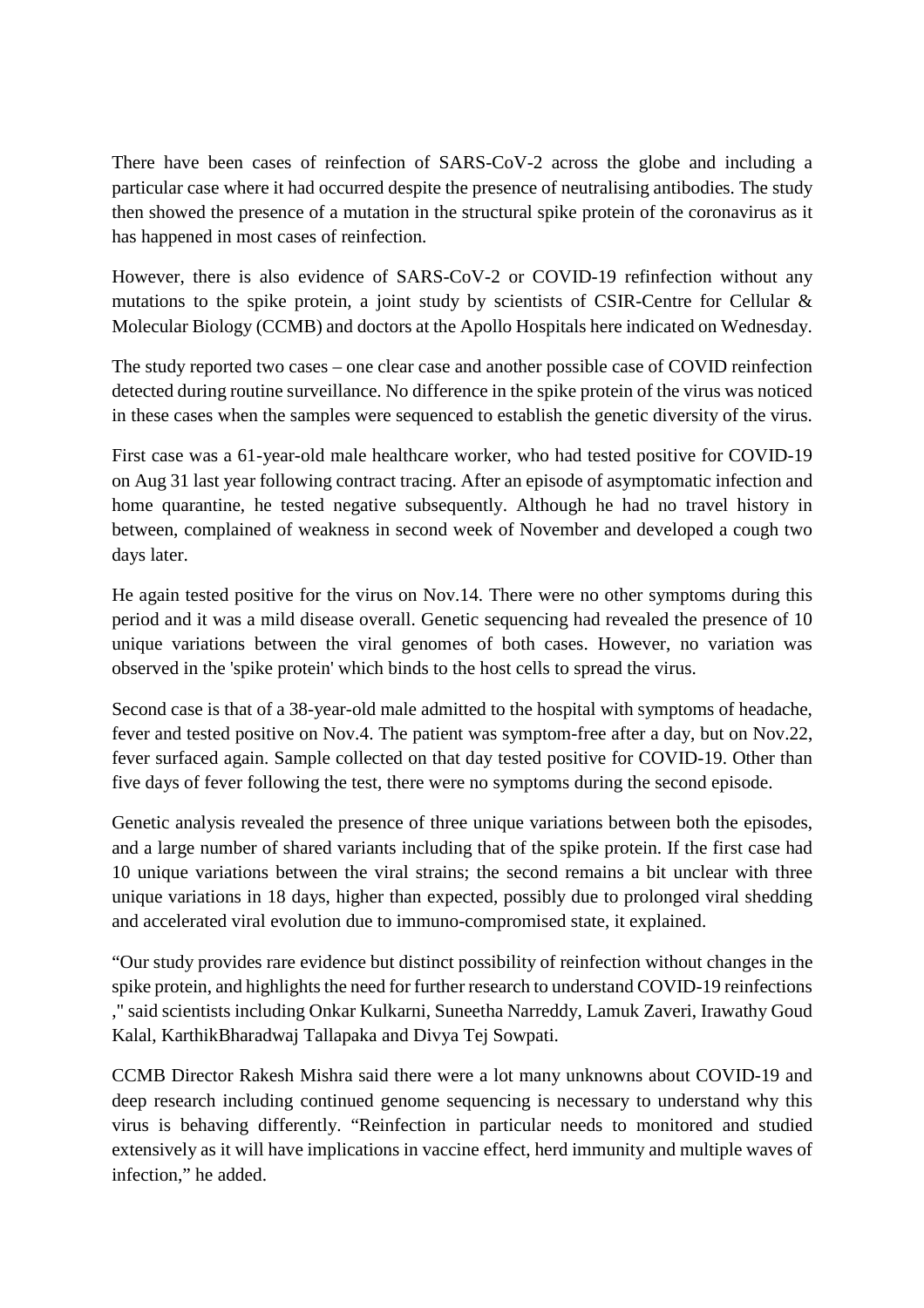# **Mental health**

# **Mental health issues triggered by COVID-19 pose a challenge, say doctors (The Hindu: 20210223)**

https://www.thehindu.com/news/national/other-states/mental-health-issues-triggered-bycovid-19-pose-a-challenge-say-doctors/article33898503.ece

The number of COVID-19 infections may have come down in some States but doctors across government-run health institutions are seeing a spike in patients complaining of mental health issues triggered by the virus. Among the mental health problems are depression, anxiety, posttraumatic stress disorder, and trauma caused by near-death experience.

"While we are trying to contain the novel coronavirus, we have to be prepared to deal with a new pandemic caused by the COVID-19 impact on mental health. Handling of such mental health cases may continue for the next few years even after vaccination is completed," Basudeb Das, director, Central Institute of Psychiatry, said.

Dr. Das, who recently took over as the director of the institute at Kanker in Ranchi, said that not only there is a rise in such cases but two in every 10 patients visiting the health facility have mental health issues triggered by COVID-19.

"We have to think both in terms of short-term and long-term solutions," he said, adding that it would be crucial to train doctors and associated staff to face the new challenge.

Three Central institutes — Central Institute of Psychiatry, National Institute of Mental Health and Neurosciences, Bengaluru, and Lokpriya Gopinath Bordoloi Regional Institute of Mental Health, Tejpur — have started training for doctors, nurses, and social workers who can provide support to people suffering from post-COVID-19 mental health issues.

Pointing out that his institute has provided training to about 175 doctors in the last few months, Dr. Das said that there is a need to stress on community mental health.

Sujit Sarkhel, associate professor, Institute of Psychiatry, Kolkata, said that about 15% of all patients reporting to hospitals complain of mental health issues due to the impact of COVID-19.

"There are people who have lost family members to the virus. Also there are those who had near-death experiences and were admitted to ICU, but even after their recovery they now have severe bouts of trauma," Dr. Sarkhel said.

He further said that doctors are coming across a group of people who had no symptoms prior to COVID-19, but have developed anxiety-like symptoms because of the trauma related to the virus.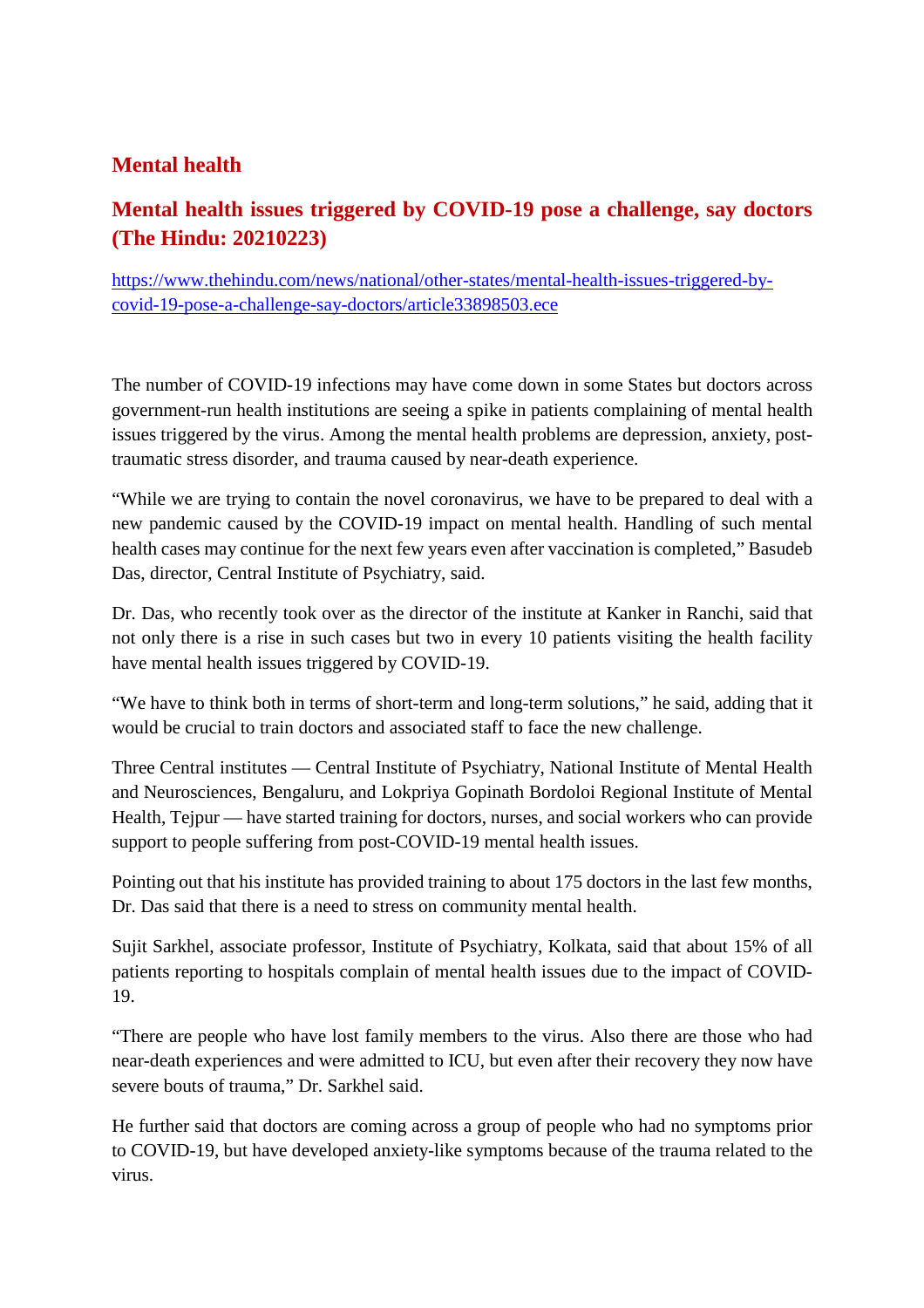He explained that the trauma is the result of two major issues: restriction on lifestyle caused by the lockdown and the fear of unknown relating to the spread of infection among family members.

#### SARS-CoV-2 strains emerge

The Hindu Explains | Why did India tweak air travel rules as new SARS-CoV-2 strains emerge? (The Hindu: 20210223)

https://www.thehindu.com/sci-tech/health/the-hindu-explains-why-did-india-tweak-air-travelrules-as-new-sars-cov-2-strains-emerge/article33891556.ece

What do the new travel guidelines state? Are existing vaccines in India effective against these strains?

The story so far: The Central government confirmed this week the presence of three mutant variants of the SARS-CoV-2 virus — from South Africa (four cases), Brazil (one case) and the U.K. (187 cases). Following this, the government issued a fresh set of guidelines for international travel. The new rules, which will come into effect at 11.59 p.m. on February 22, were released on Wednesday and state that "based on the risk assessment, this document shall be reviewed from time to time".

Why are the new strains of concern?

The World Health Organization reports that the new variants demonstrate increased transmissibility. The strains from the U.K, South Africa and Brazil have so far been detected in 86, 44 and 15 countries respectively. "While India has stabilised its active COVID-19 cases, these new strains and any laxity could prompt a surge in numbers," said NITI Aayog member V.K. Paul.

Coronavirus | Challenges in developing, testing vaccines against variants

What do the new travel guidelines state?

While India does not have direct flights from South Africa and Brazil, all international travellers coming from or transiting through flights originating from the U.K., Europe and West Asia are required to submit a self-declaration form online, carry a negative COVID-19 report, and mention their travel history for the past 14 days. They also need to mention whether they plan to disembark at the arrival airport or take further flights within India.

Airlines are to identify travellers arriving from or transiting through the U.K., South Africa and Brazil and segregate them during the journey and while deboarding. These travellers will have to give their samples for testing before exiting the airport. If they test positive, they have to undergo treatment as per the standard health protocol, the SOP states. The guidelines specify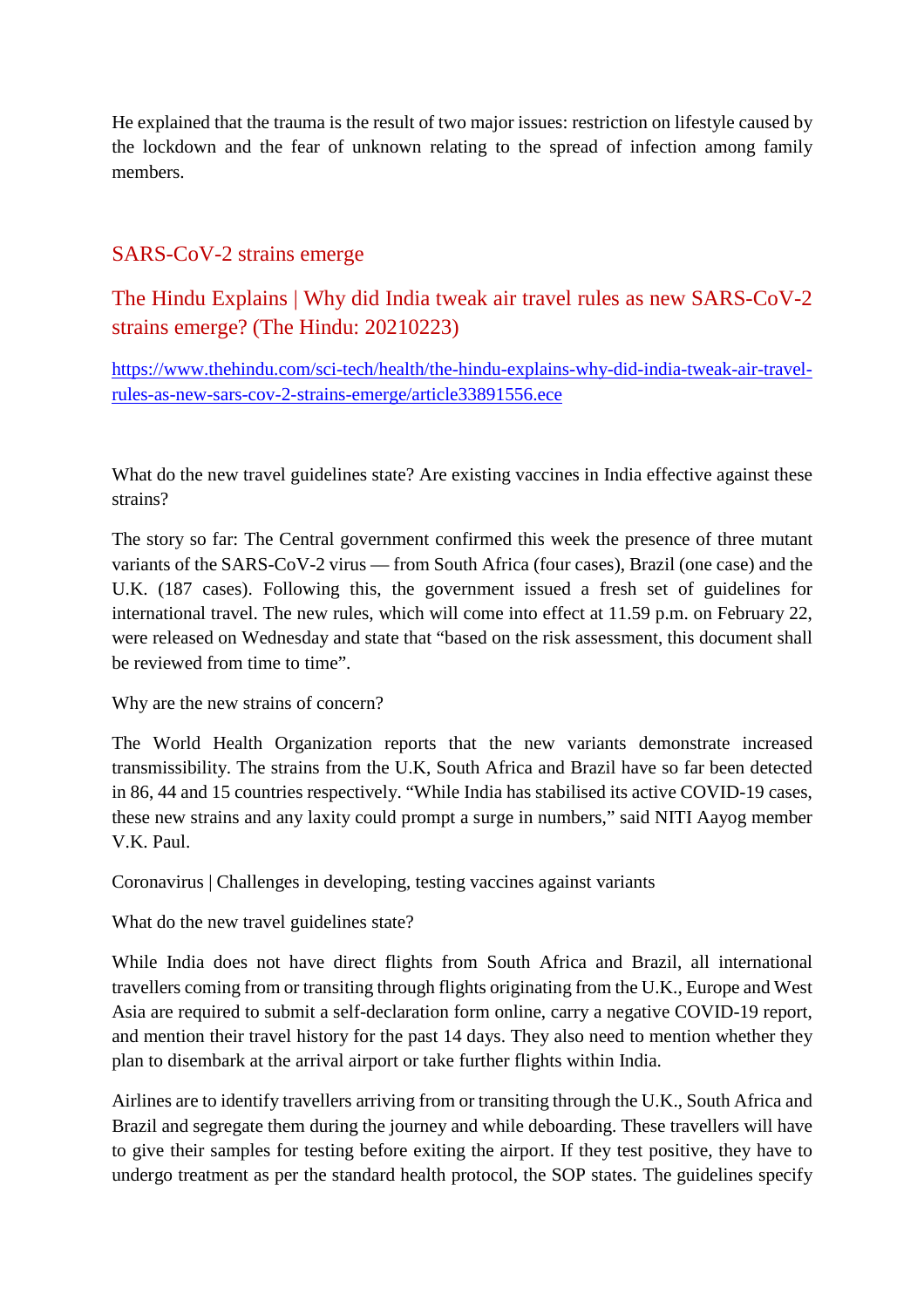that contacts of suspect cases are the co-passengers seated in the same row, three rows in front and three rows behind, along with identified cabin crew. Community contacts of travellers who have tested positive (during the home quarantine period) would be subjected to institutional quarantine in separate quarantine centres for 14 days and tested as per the Indian Council of Medical Research (ICMR) protocol.

International travellers have to submit a self-declaration form before their travel and upload a negative COVID-19 RT-PCR report, with the test having been conducted 72 hours prior to undertaking the journey. Passengers also have to submit a declaration for the authenticity of the report, and if found otherwise, they will be liable for criminal prosecution. Only those travelling to India for emergencies, such as the death of a family member, will be allowed to arrive without a negative report. But they should seek exemption on the online portal 72 hours before boarding.

Coronavirus | U.K.'s mutating variant a concern as it might undermine vaccines, says scientist

The Ministry of Health and Family Welfare, in consultation with the Ministry of Civil Aviation, said they issued these guidelines after reviewing the situation with regard to point of entry actions and that these measures have been brought in to minimise the risk of import of mutant strains of the virus.

How many cases has India recorded?

The ICMR has said the South Africa variant, which first emerged independently in the country in mid-December 2020, has undergone multiple mutations, including in the receptor-binding domain of the spike protein. Currently, a majority of cases in South Africa are due to this variant. In India, the strain was detected in four different South Africa returnees in January 2021 — one each from Angola and Tanzania, and two from South Africa, said ICMR Director-General Balram Bhargava.

He added that the first six cases of the U.K. strain were reported in India in the last week of December 2020.

Coronavirus | A virus that changes stripes

On the Brazil strain, the ICMR noted that it emerged independently in Brazil in early January 2021 and is linked to the rise in cases in Brazil, particularly in Manaus. "Mutations in the receptor-binding domain of the spike protein were detected and it has shown increased transmissibility. India detected a case of this variant strain in a Brazil returnee in the first week of February," said Dr. Bhargava.

Are existing vaccines in India effective against these strains?

On the U.K. variant, the ICMR said the neutralisation potential matches other heterologous virus strains in India and the vaccines that we have.

For the other two variants, research is ongoing. "The ICMR-National Institute of Virology (NIV) is attempting to isolate and culture the South Africa strain," said Dr. Bhargava. The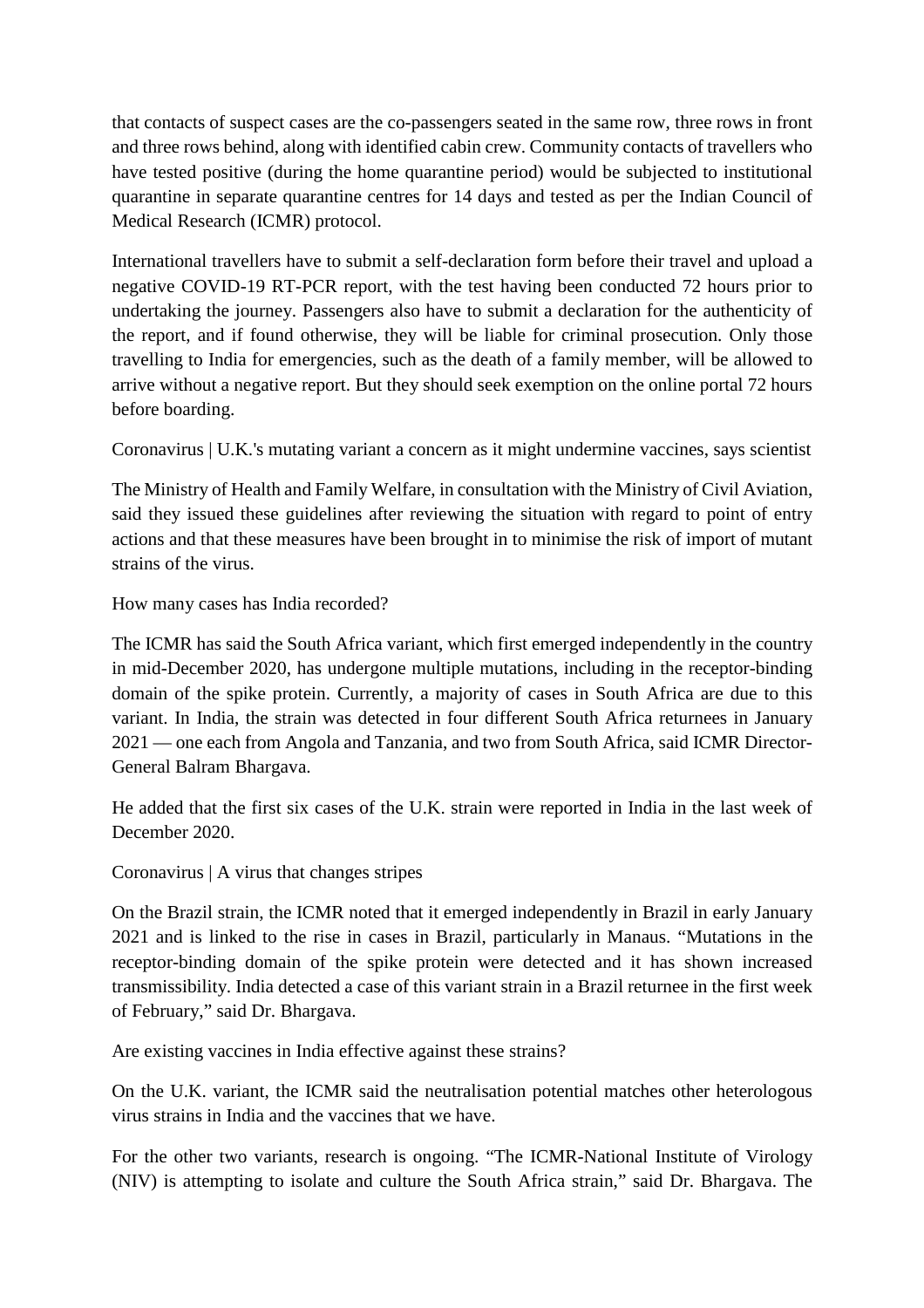Brazil strain has been successfully isolated and cultured at ICMR-NIV, Pune and experiments to assess vaccine effectiveness are underway, he added.

Coronavirus | Clinical trials indicate India's vaccines will be effective against COVID-19 variants: ICMR

How are the variants being monitored?

To monitor the genomic variations in the SARS-CoV-2 on a regular basis through a multilaboratory network, India has set-up the Indian SARS-CoV-2 Genomics Consortium (INSACOG), comprising 10 labs. "The consortium will ascertain the status of the new variant of the SARS-CoV-2 in the country, establish a sentinel surveillance for early detection of genomic variants with public health implication, and determine the genomic variants in the unusual events/trends (super-spreader events, high mortality/morbidity trend areas etc.)," said Dr. Bhargava. "Knowledge generated through this vital research consortium will also assist in developing diagnostics and potential therapeutics and vaccines in the future."

### **Infection and Vaccination (Hindustan: 20210223)**

https://epaper.livehindustan.com/imageview\_656643\_112582994\_4\_1\_23-02- 2021 4 i 1 sf.html